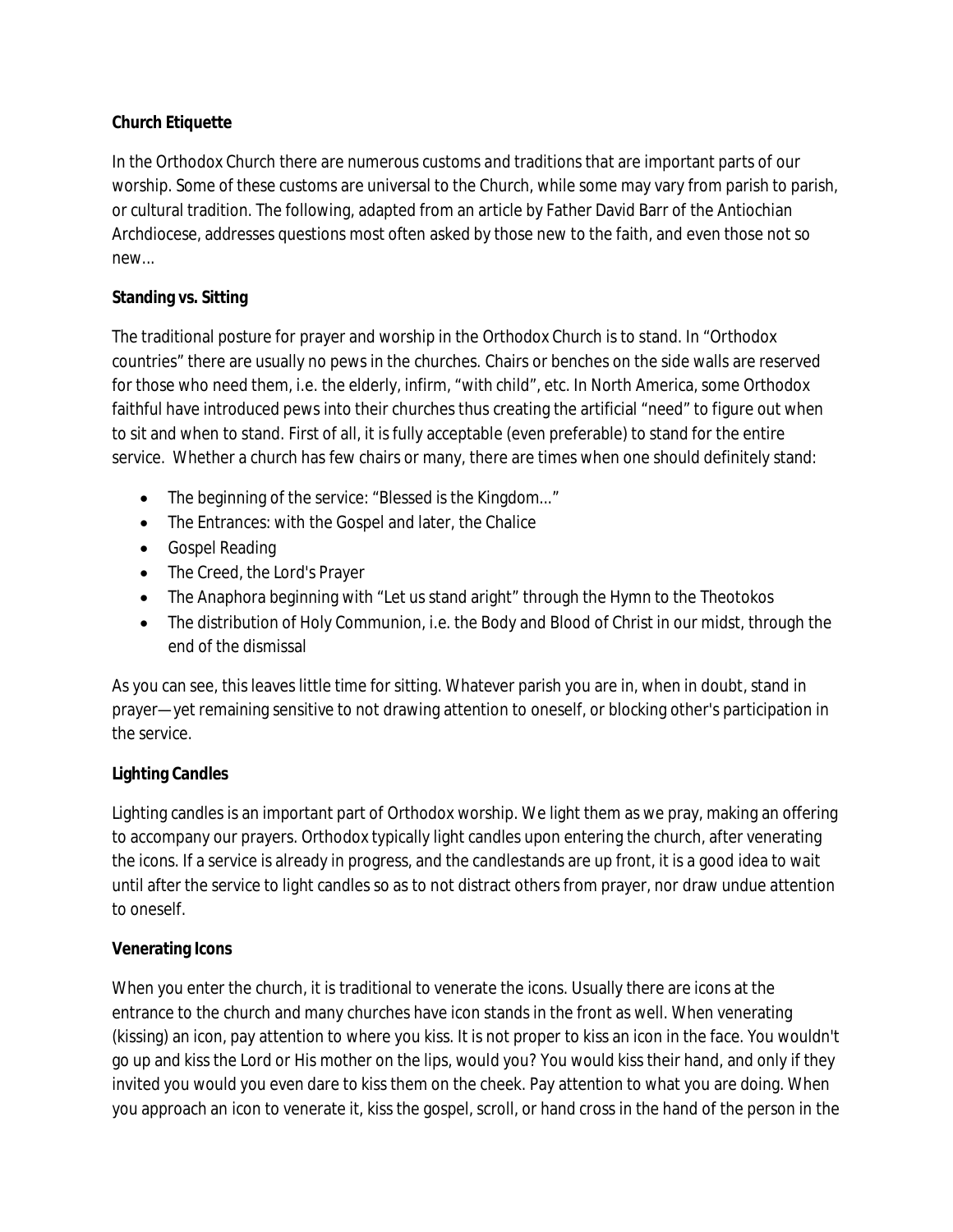icon, or kiss the hand or foot of the person depicted. As you venerate an icon, show proper respect to the person depicted in the icon - the same respect you would show the person by venerating him or her in an appropriate place. And remember, blot off your lipstick before kissing.

### **Entering Church (Late)**

The time to arrive at church is before the service starts, however, it has become the custom - or rather the bad habit - for some to come to church late. If you arrive after the Divine Liturgy begins, try to enter the church quietly - and observe what is happening. If the Epistle or Gospel is being read or the Little or Great Entrance is taking place, wait until it is finished to quickly find a seat. If Father is giving the sermon, stay in the back until he has concluded. If in doubt, check with one of the ushers to see if it is a good time to seat yourself. Try not to interrupt the Liturgy with your entrance. The best way to avoid this problem is to arrive on time - then you don't have to wonder if it's okay to come in or not. Those who arrive late (especially after the Gospel) should generally refrain from partaking of the Eucharist that day as "proper preparation" for Holy Communion assumes the ascetical effort of arriving on time. One should refrain from venerating icons in the front of the church, etc. for the same reasons given under "Lighting Candles."

### **Crossing One's Legs**

In many cultures throughout the world, crossing one's legs is taboo and considered very disrespectful. In North America there are no real taboos against such action, rather, we tend to cross our legs to get comfortable. Should we do so in church? No. Not because it is "wrong" for us ever to cross our legs, but because it is too casual—and too relaxed—for being in the presence of God. When we get settled in our favorite chair at home, we lean back, kick up our legs, and allow our minds to wander. Remember, sitting in church is a concession, not the norm of prayer. We should remain attentive (i.e.: "Let us attend") at all times as a soldier prepared for (spiritual) battle before his commander. Should we sit, we must do so attentively and not too comfortably that our minds not wander off the "one thing necessary."

### **In and Out**

Certainly parents should have ready access to the doors to take small children out if they are distracting or need a short break—for this reason the doors are to be accessible. For times when it is inappropriate, unless necessary, to walk out of the service see "Standing vs. Sitting".

### **A Word About Lipstick**

Lipstick looks terrible smeared on icons, crosses, the communion spoon, and the priest's or bishop's hand. Hand-written icons have been ruined by lipstick; and even though the cross or spoon can usually be cleaned after everyone venerates, it's not very considerate to those who follow. What is the answer? If one insists on wearing lipstick to church, blot your lips well before venerating an icon, taking Communion, or kissing the cross or the priest's or bishop's hand. Point of consideration: God, Whom we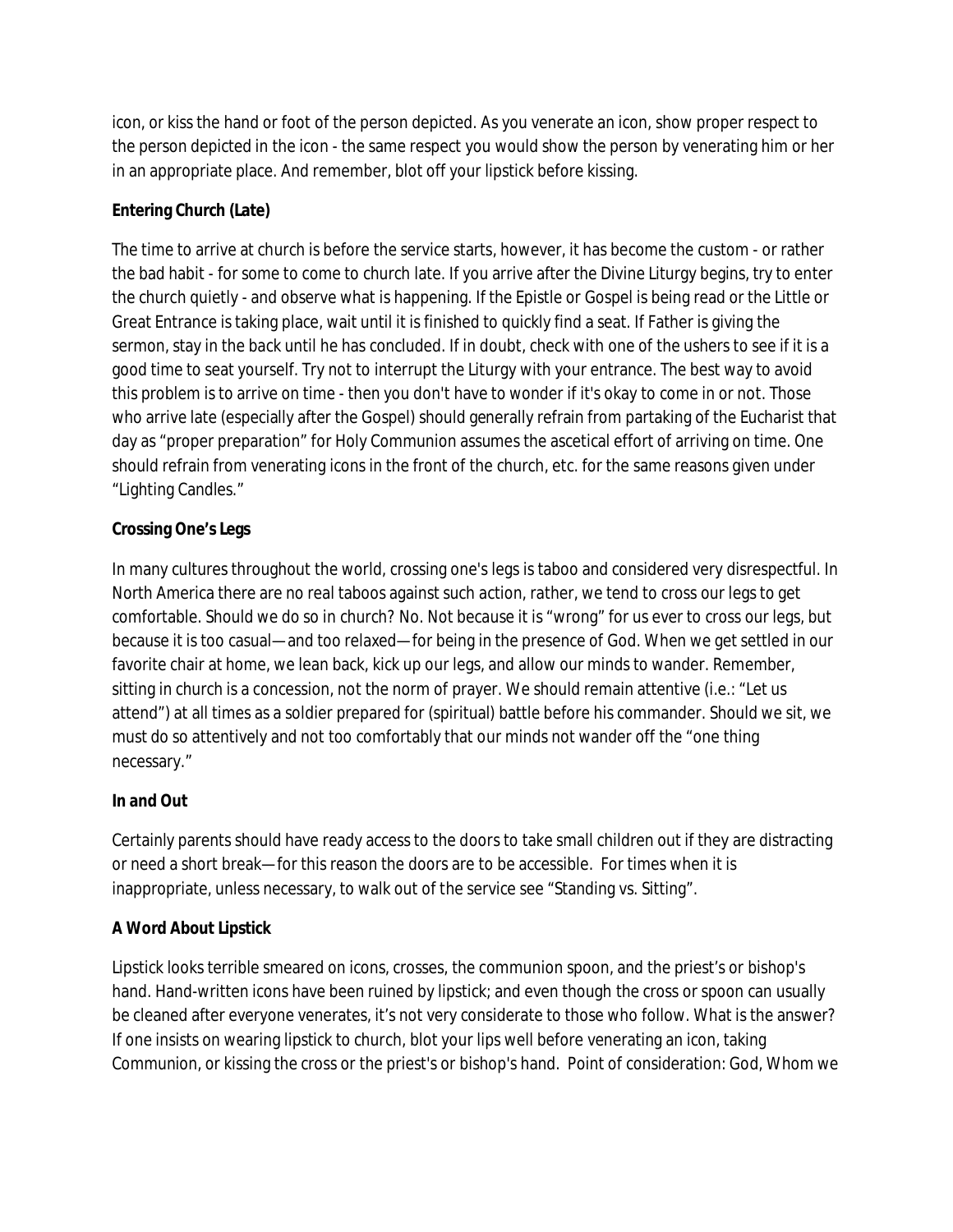alone come before in Liturgy, is not impressed with our external attractiveness, but with the adorning of our souls in humility, good works, and piety.

# **Talking During Church**

Besides being disrespectful toward God Who is present, it is distracting for others who are striving to pray. This rule includes all services of the Church, whether it be the Hours read prior to Divine Liturgy, or the priest hearing Confessions after Vespers. It is best to save conversation for the fellowship hall, inviting guests downstairs for a visit.

# **Kiss (Don't Shake) the Bishop's and Priest's Hand**

The proper way to greet a bishop or priest is to ask his blessing and kiss his right hand. How do you do this? Approach the bishop or priest with your right hand over your left and say "Father ("Master," in the case of a bishop), bless." This is appropriate and traditional, rather than shaking their hands. When you receive such a blessing it is Christ Himself who offers the blessing through the hand of the priest or bishop. Who of us would not want all of Christ's blessings we can get?

# **Sunday Dress**

There was a time when people put on their "Sunday best" to go to church. By contrast, there is today not an insignificant backlash against such propriety. Many contemporary churches innocently flaunt a "come as you are" pitch as part of their advertising ploy. Though God does not demand us to "dress up" for Him (as though He is in any way impressed by our external appearance), the fact is, as followers of Christ in all areas of our life, we should offer Christ our "best" and not just our "leftovers" (c.f. Cain and Abel). Our dress should always, especially at church, be becoming of a Christian. We dress modestly, not in a flashy way that merely brings attention to ourselves.

## *Some Guidlines:*

- Children: Only young children are allowed to wear shorts to church—but not athletic shorts, cutoffs, or "spandex" (which are not appropriate for adults either). Tennis shoes that "light up" should probably be avoided, especially for altar servers, in that they draw attention away from prayer.
- Women: Dresses are certainly most appropriate, and are to be modest (i.e. tank tops, short skirts, low-cut shirts, and skin-tight dresses serve only one purpose contrary to the aim of being in Church). Slacks and pant-suits are an accepted part of our culture, however tight jeans and spandex type wear are never appropriate.
- Men: Men are also to dress modestly as befits a follower of Christ. While coat and tie are by no means mandatory, shirts with collars and clean pants/slacks are not too much to ask. Again, shorts are to be avoided, particularly on Sunday morning.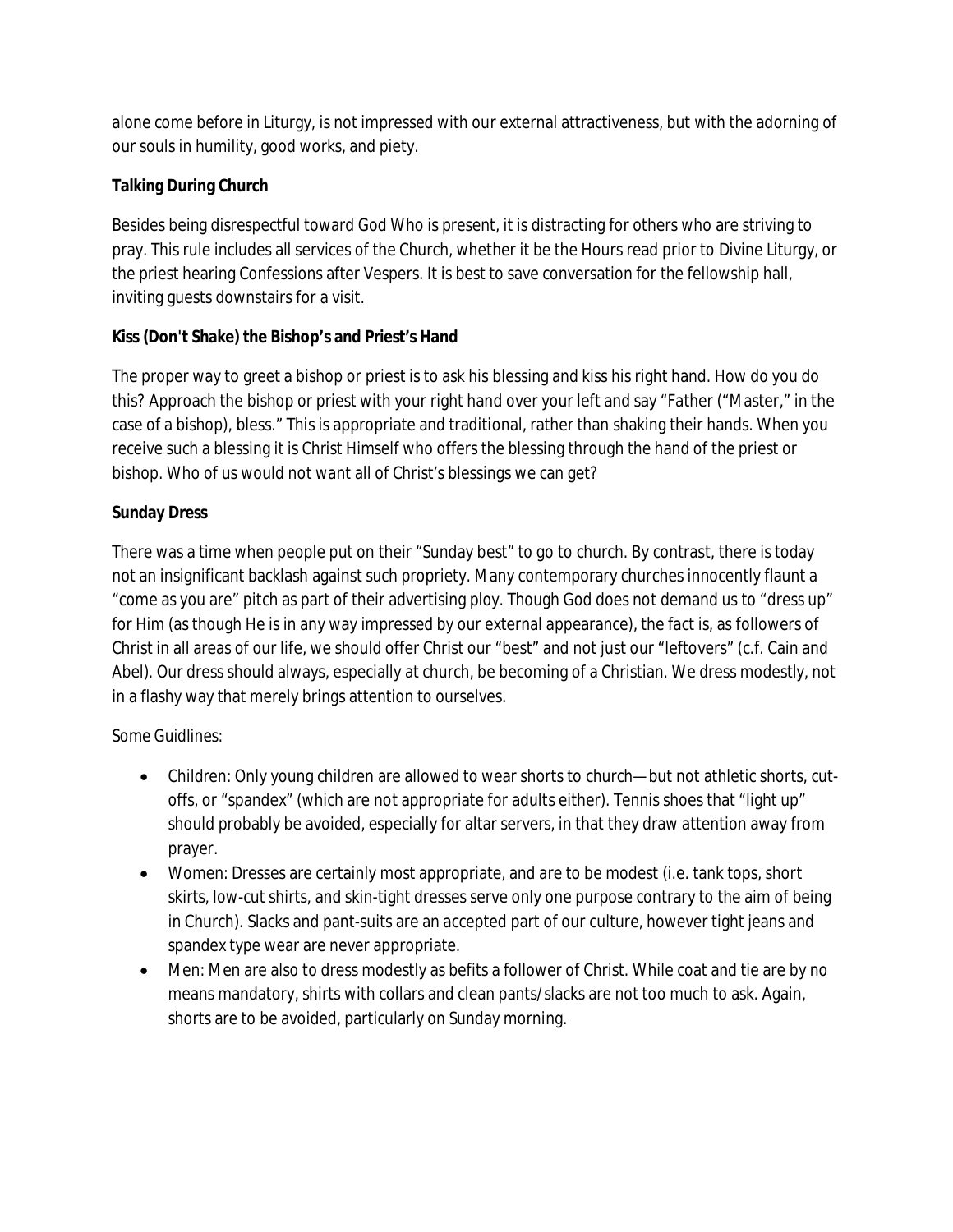The above guidelines may be adjusted for services outside of Divine Liturgy, i.e. Vespers. It is better to be in church for prayer, than to not come at all for mere lack of a change of clothes—as may be the case when coming from a Saturday outing, or work-party, etc. Finally, this is not a call for someone to buy a whole new wardrobe just to be a part of the Church! Use your best judgment and good taste when it comes to Church. You don't go to church to be seen by people—you go to present yourself before, and to worship, God.

## **Making the Sign of the Cross**

A person looking around on a Sunday morning may notice that different people cross themselves at different times. To a certain extent, when to cross oneself is a matter of personal piety and not of dogma. However, there are times in the service when crossing oneself (thumb and first two fingers touching each other, third and fourth fingers folded into the palm: touching head first, to stomach, right shoulder to left) is called for:

- To cross: when you hear one of the variations of the phrase "Father, Son, and Holy Spirit"; before venerating an icon, Gospel, or Cross; when blessed with an icon, Cross, Gospel, or Chalice; entering and exiting the temple; when passing before the Altar.
- Not to Cross: (only bowing of the head): when blessed with hand (as in "Peace be unto all"), or censed. In receiving a blessing from a bishop or priest one does not make the sign of the Cross beforehand. "In this way ought we to distinguish between reverence toward holy things and toward persons" (Jordanville Prayerbook).

### **Snacks for Children**

Parents often bring little snacks for young children to keep them occupied and quiet in church. This is fine as long as it is discreet and quiet and the parent sees to cleaning up any leftovers. By the time a child is 3-4 years old this will most likely be unnecessary. And by the time a child reaches age 7 they are mostly capable of fasting the entire morning of Holy Communion (or at least cutting back on breakfast). For those children who do require snacks during service, please refrain from feeding them, even a bottle, while in line for Communion, as they ought to come to the Holy Mysteries without food already in their mouths. Chewing gum is never appropriate in church.

### **Handling the Holy Bread / "Antidoron"**

After taking Communion, at the end of the Divine Liturgy, and at Vespers with a "Litya" or "Blessing of Bread", it is traditional to eat a piece of holy bread or antidoron—the left-over bread from which Holy Communion was prepared and various commemorations made. While antidoron is not the Body and Blood of Christ, it is blessed bread, and as such, we should take precaution to eat it carefully so that crumbs don't fall to be trampled underfoot. Monitor the children as they take the antidoron, teaching them to eat respectfully.

### **Final Thought**